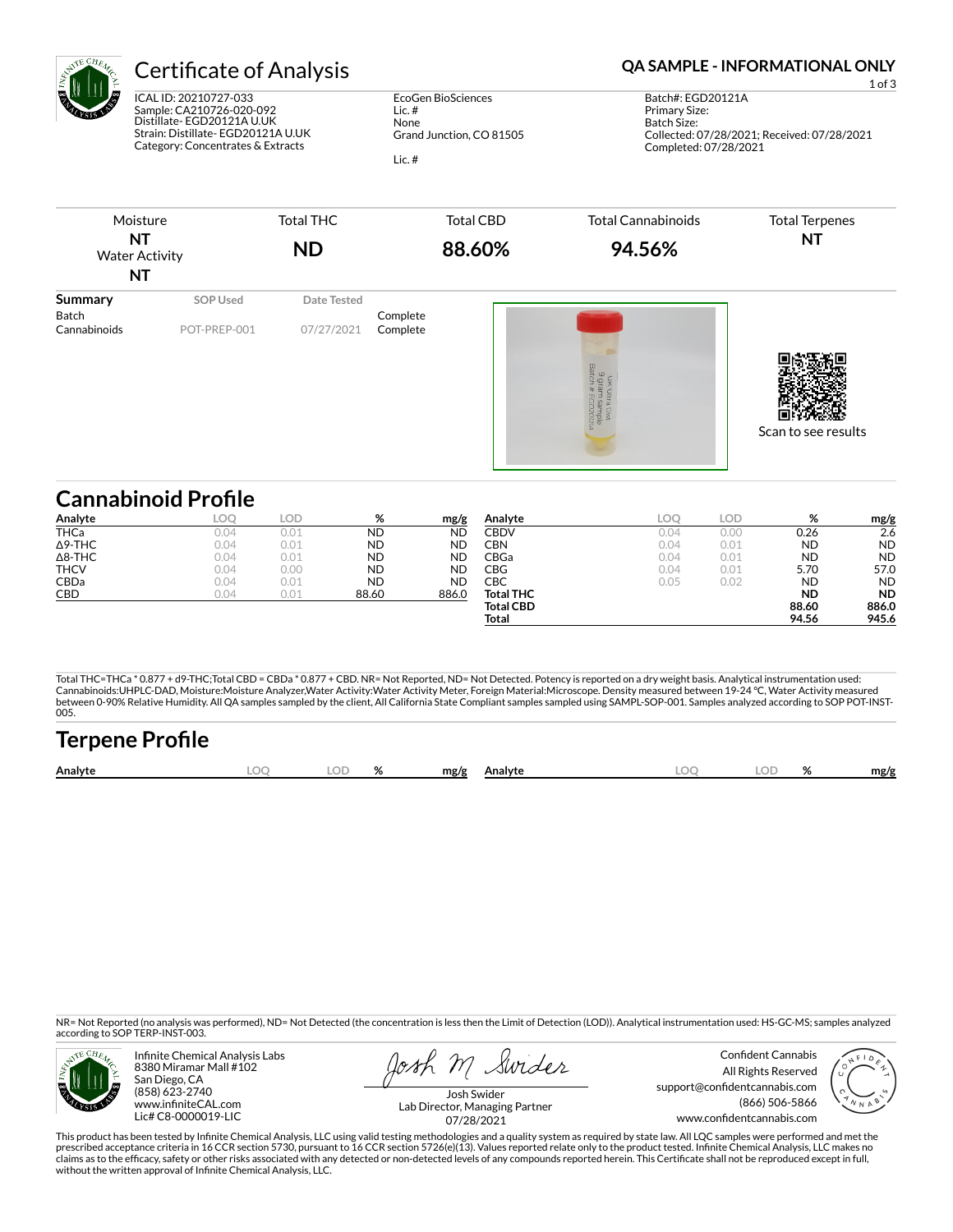

ICAL ID: 20210727-033 Sample: CA210726-020-092 Distillate- EGD20121A U.UK Strain: Distillate- EGD20121A U.UK Category: Concentrates & Extracts

EcoGen BioSciences Lic. # None Grand Junction, CO 81505 Lic. #

## Certificate of Analysis **Certificate of Analysis QA SAMPLE - INFORMATIONAL ONLY**

2 of 3

Batch#: EGD20121A Primary Size: Batch Size: Collected: 07/28/2021; Received: 07/28/2021 Completed: 07/28/2021

### **Residual Solvent Analysis**

| Category 1 | $\Omega$ | LOD. | Limit | <b>Status</b> | Category 2 | LOO | lod | .imit | Status | <b>Category 2</b> | LOO | LOD | Limit | Status |
|------------|----------|------|-------|---------------|------------|-----|-----|-------|--------|-------------------|-----|-----|-------|--------|
|            |          |      |       |               |            |     |     |       |        |                   |     |     |       |        |

NR= Not Reported (no analysis was performed), ND= Not Detected (the concentration is less then the Limit of Detection (LOD)). Analytical instrumentation used: HS-GC-MS; samples analyzed according to SOP RS-INST-003.

### **Heavy Metal Screening**

| $\sim$ | <b>LOD</b><br>$\sim$<br>) ( | Limit | Status |
|--------|-----------------------------|-------|--------|
| $-$    | $\sim$                      |       |        |

NR= Not Reported (no analysis was performed), ND= Not Detected (the concentration is less then the Limit of Detection (LOD)). Analytical instrumentation used: ICP-MS; samples analyzed according to SOP HM-INST-003.

# **Microbiological Screening**

**Result Status** 

ND=Not Detected. Analytical instrumentation used:qPCR; samples analyzed according to SOP MICRO-INST-001.



Infinite Chemical Analysis Labs 8380 Miramar Mall #102 San Diego, CA (858) 623-2740 www.infiniteCAL.com Lic# C8-0000019-LIC

Swider

Confident Cannabis All Rights Reserved support@confidentcannabis.com (866) 506-5866 www.confidentcannabis.com



Josh Swider Lab Director, Managing Partner 07/28/2021

This product has been tested by Infinite Chemical Analysis, LLC using valid testing methodologies and a quality system as required by state law. All LQC samples were performed and met the prescribed acceptance criteria in 16 CCR section 5730, pursuant to 16 CCR section 5726(e)(13). Values reported relate only to the product tested. Infinite Chemical Analysis, LLC makes no<br>claims as to the efficacy, safety o without the written approval of Infinite Chemical Analysis, LLC.